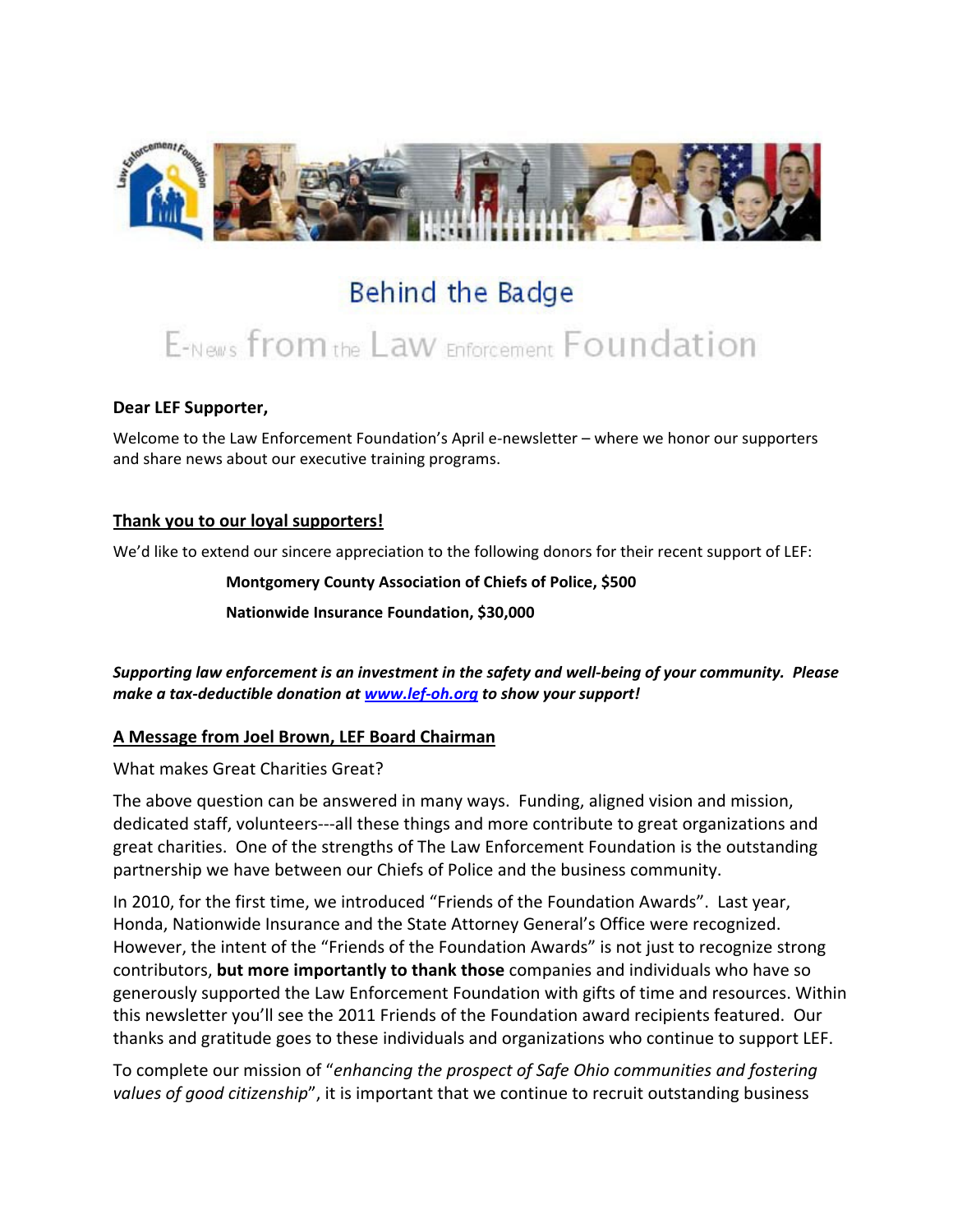leaders to work in partnership with police executives. To this end, I am pleased to announce that Ray DeWeese has joined the LEF Board. Ray is the Director of Sponsorship Sales, Ohio State Marketing/IMG College. We are excited to have someone of Ray's talent join our board, and his marketing expertise will serve as well as we continue to work to develop revenue sources to support our police training and programs. Welcome Ray!

### **Mr. Archie Griffin, Two-Time Heisman Trophy Recipient, Awarded with Friends of the Foundation Award**

At the 2011 Ohio Association of Chiefs of Police Annual Conference, two-time Heisman trophy winner, Archie Griffin, was honored by the OACP and LEF with the Law Enforcement Foundation's "Friend of the Foundation" Award. Mr. Griffin generously supports LEF's programs through his personal contributions and involvement in the Columbus campaigns.

Both on and off the field, his accomplishments are well known, and his participation with special interest groups and charities throughout Ohio and beyond has earned him respect and admiration that is well deserved.

Through the work of the LEF, a difference is being made in Ohio's communities and in the lives of children every day. Thanks to the support of Archie Griffin, we can continue to make a positive impact on Ohio's communities.



*Chief Michael Harnishfeger, CLEE, LEF President, and Mr. Joel Brown, LEF Chairman present Mr. Archie Griffin with the Friends of the Foundation Award*

## **Mr. John Bishop, President, Chairman & CEO, of The Motorists Insurance Group Foundation Awarded with Friends of the Foundation Award**

During the banquet dinner at the 2011 OACP Annual Conference, Mr. John Bishop, President, Chairman and CEO of the Motorists Insurance Group Foundation was recognized for his support